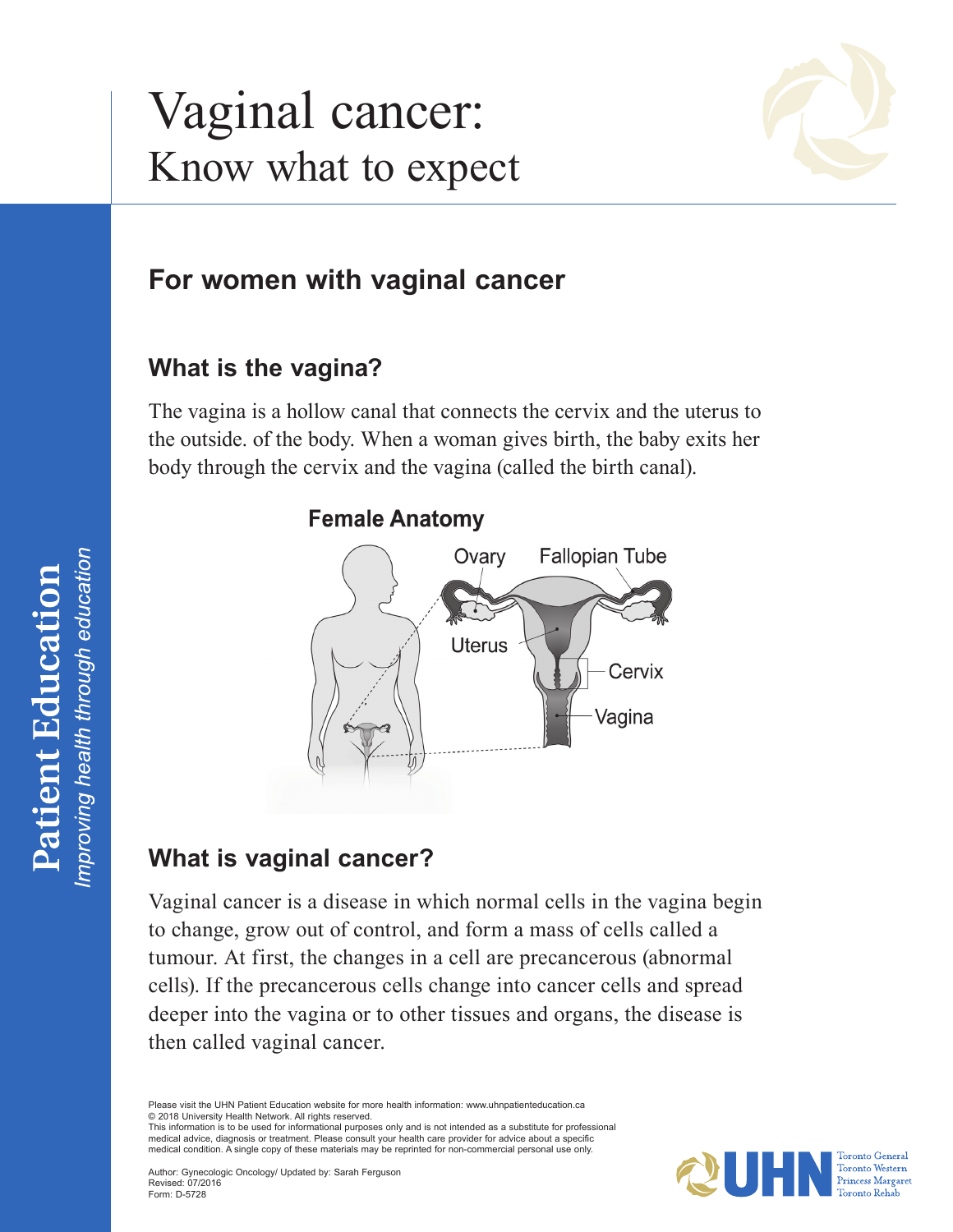The 2 main types of vaginal cancer are:

- **• squamous cell carcinoma** starts in the thin, flat cells that line the vagina
- **• adenocarcinoma** starts in the cells that make mucus and other fluids in the vagina

## **What does stage mean?**

The stage is a way of describing a cancer. Stage can describe:

- where the cancer is located
- if or where it has spread
- if it is affecting other organs in the body

There are 4 stages of vaginal cancer (Stage 1 to Stage 4B). Your doctor will use the stage of your cancer to decide which treatment is best for you.

| Stage 1:        | Cancer is found in the vaginal wall only                                                                                                                                                                                                |
|-----------------|-----------------------------------------------------------------------------------------------------------------------------------------------------------------------------------------------------------------------------------------|
| <b>Stage 2:</b> | Cancer has spread through the wall of the vagina to the tissue<br>around the vagina                                                                                                                                                     |
| Stage 3:        | Cancer has spread to the wall of the pelvis                                                                                                                                                                                             |
| Stage 4A:       | Cancer may have spread to one or more of the following areas:<br>• The lining of the bladder<br>The lining of the rectum<br>$\bullet$<br>Beyond the area of the pelvis that has the bladder, uterus,<br>$\bullet$<br>ovaries and cervix |

**Stage 4B:** Cancer has spread to parts of the body that are not near the vagina, such as the lung or bone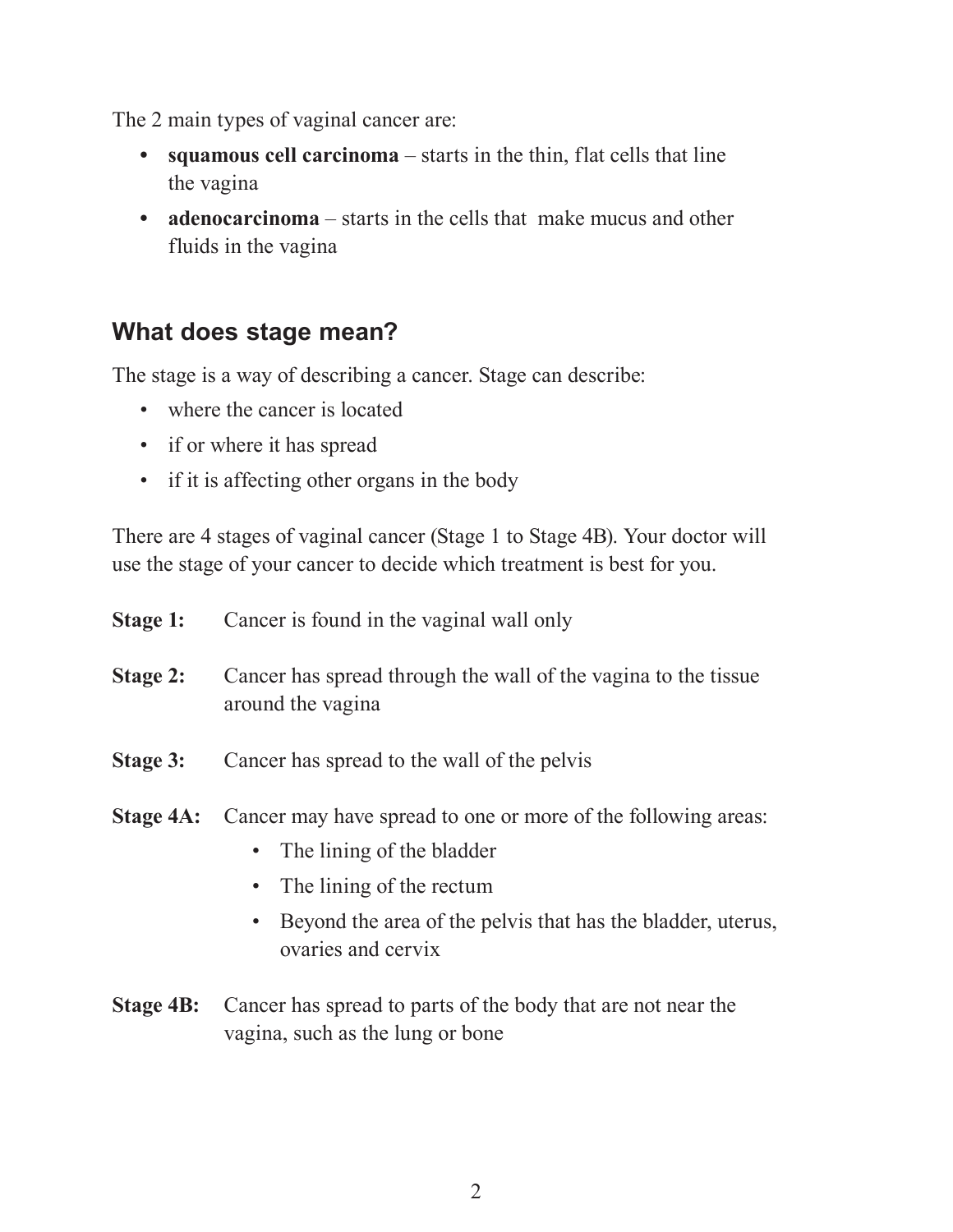# **Has your cancer spread?**

The process used to find out if cancer has spread within the vagina or to other parts of the body is called staging.

The information gathered from the staging process determines the stage of the disease. It is important to know the stage in order to plan treatment.

The following procedures may be used in the staging process:

#### **Chest x-ray:**

• An x-ray of the organs and bones inside the chest. An x-ray is a type of energy beam that can go through the body and onto film, making a picture of areas inside the body.

#### **Colposcopy**

• A procedure in which a colposcope (a lighted, magnifying instrument) is used to check the vagina and cervix for abnormal areas. Tissue samples may be taken using a curette (spoon-shaped instrument) or a brush and checked under a microscope for signs of disease.

#### **CT scan (CAT scan)**

• A procedure that makes a series of detailed pictures of areas inside the body, taken from different angles. The pictures are made by a computer linked to an x-ray machine. A dye may be injected into a vein or swallowed to help the organs or tissues show up more clearly. This procedure is also called computed tomography, computerized tomography, or computerized axial tomography.

#### **MRI (magnetic resonance imaging)**

• A procedure that uses a magnet, radio waves, and a computer to make a series of detailed pictures of areas inside the body. This procedure is also called nuclear magnetic resonance imaging (NMRI).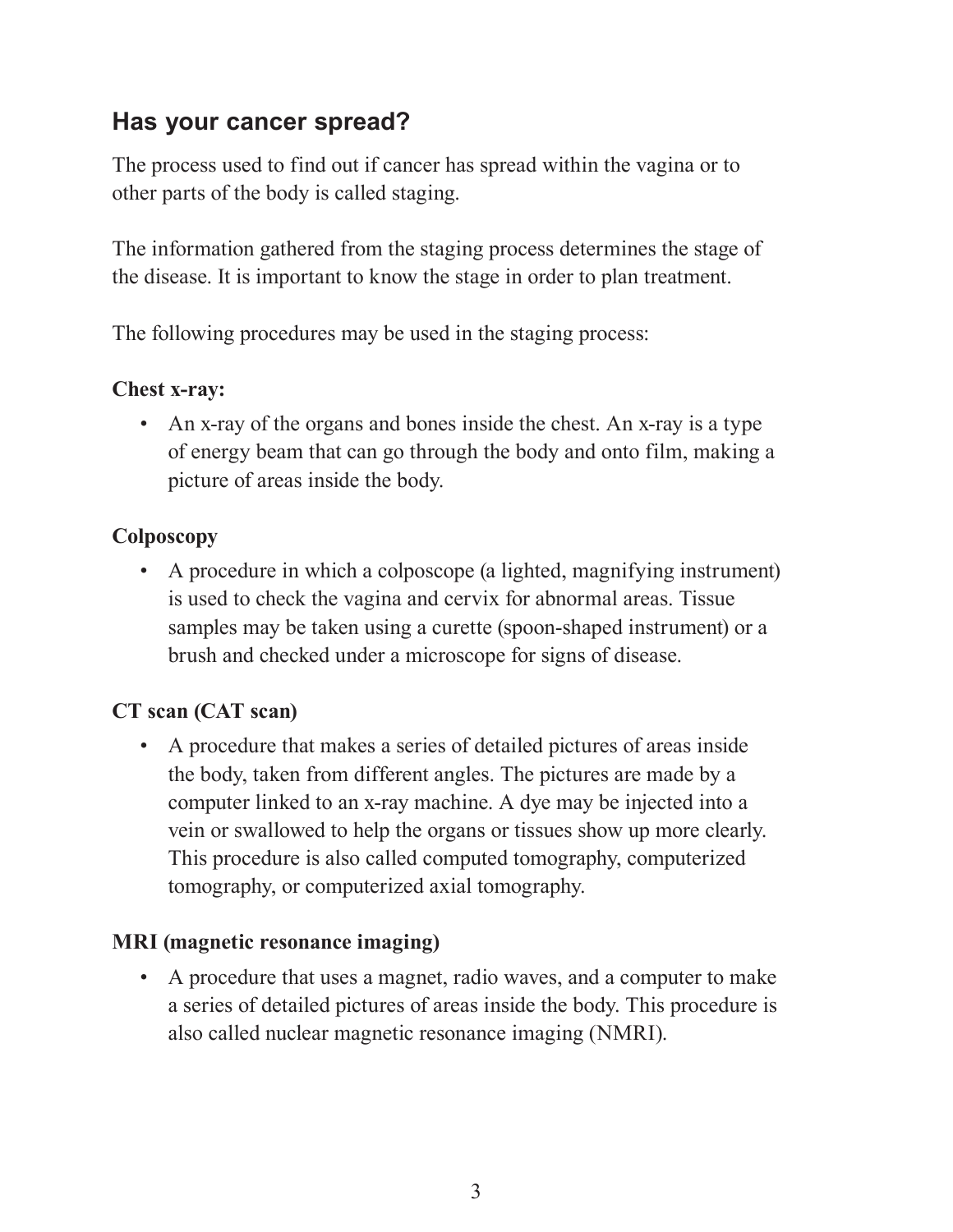#### **Pelvic exam**

• An exam of the vagina, cervix, uterus, fallopian tubes, ovaries, and rectum. A speculum is inserted into the vagina and the doctor or nurse looks at the vagina and cervix for signs of disease. A Pap test of the cervix is usually done. The doctor or nurse also inserts one or two lubricated, gloved fingers of one hand into the vagina and places the other hand over the lower abdomen to feel the size, shape, and position of the uterus and ovaries. The doctor or nurse also inserts a lubricated, gloved finger into the rectum to feel for lumps or abnormal areas.

#### **PET scan (positron emission tomography scan)**

• A procedure to find malignant tumor cells in the body. A small amount of radioactive glucose (sugar) is injected into a vein. The PET scanner rotates around the body and makes a picture of where glucose is being used in the body. Malignant tumor cells show up brighter in the picture because they are more active and take up more glucose than normal cells do.

#### **Biopsy**

• A biopsy may be done to find out if cancer has spread, and to determine the type of cancer

## **How does cancer spread in the body?**

Cancer can spread through tissue, the lymph system, and the blood:

- **Tissue.** The cancer spreads from where it began by growing into nearby areas.
- **• Lymphatic system.** The cancer spreads from where it began by getting into the lymphatic system. The cancer travels through the lymphatic vessels to other parts of the body.
- **• Blood.** The cancer spreads from where it began by getting into the blood. The cancer travels through the blood vessels to other parts of the body.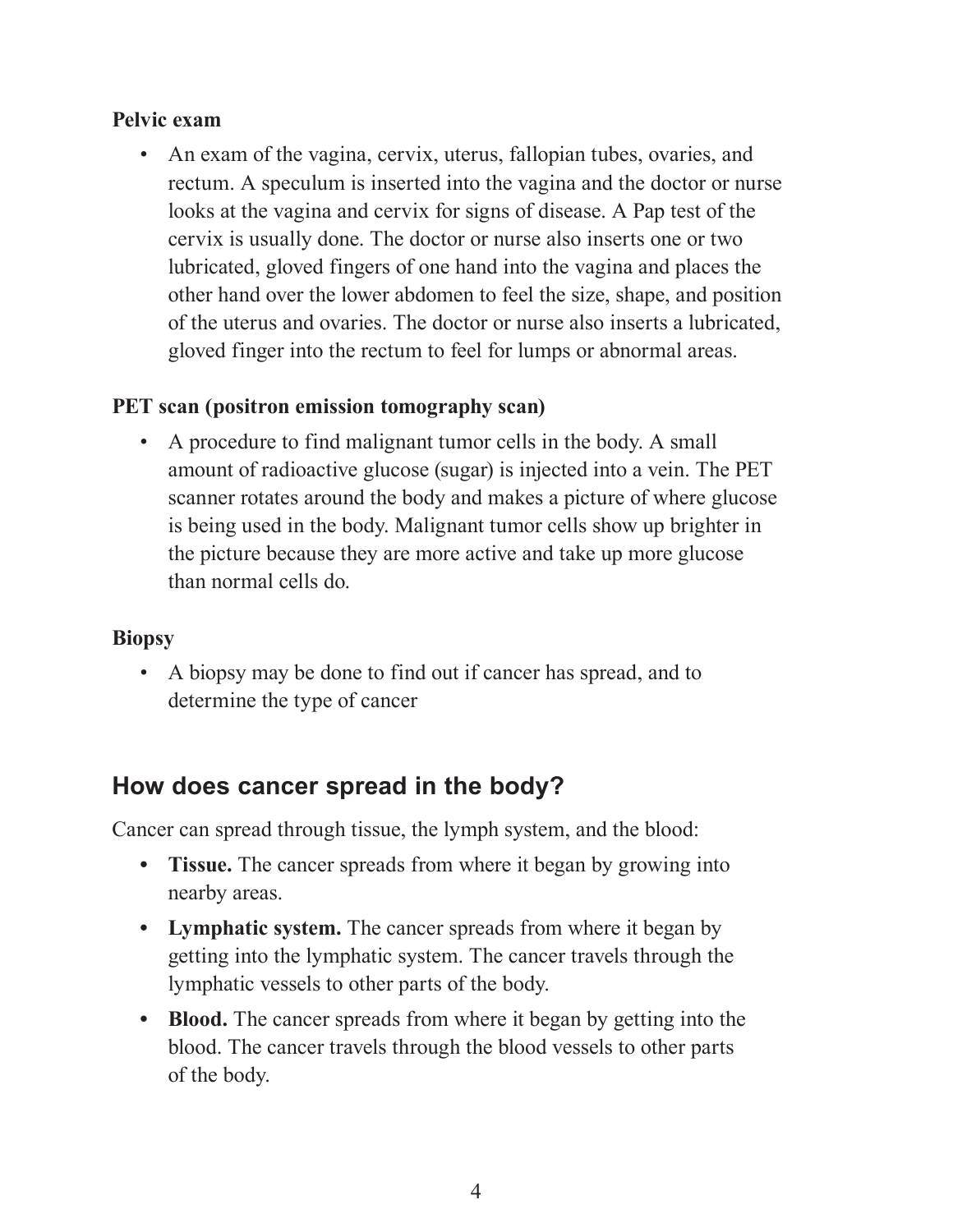When cancer spreads to another part of the body, it is called metastasis. Cancer cells break away from where they began (the primary tumor) and travel through the lymph system or blood.

# **Factors affecting prognosis**

The prognosis (chance of recovery) depends on the following:

- the stage of the cancer
- the size of the tumour
- whether there are signs or symptoms at diagnosis
- whether the cancer has just been diagnosed or has recurred (come back)
- the patient's age and general health

# **How is vaginal cancer treated?**

The treatment of vaginal cancer depends on:

- the size and stage of the tumour
- the type of vaginal cancer
- whether the cancer has spread or is close to other organs
- your overall health

If the abnormal cells have become cancerous, there are three standard treatments used which are, radiation therapy, surgery and chemotherapy.

Radiation therapy is the most common treatment. It uses high-energy x-rays or other types of radiation to kill cancer cells or keep them from growing. There are two types:

- External radiation therapy uses a machine outside the body to send radiation toward the cancer
- Internal radiation therapy uses a radioactive substance sealed in a needle, wire, or catheter that is placed directly into or near the cancer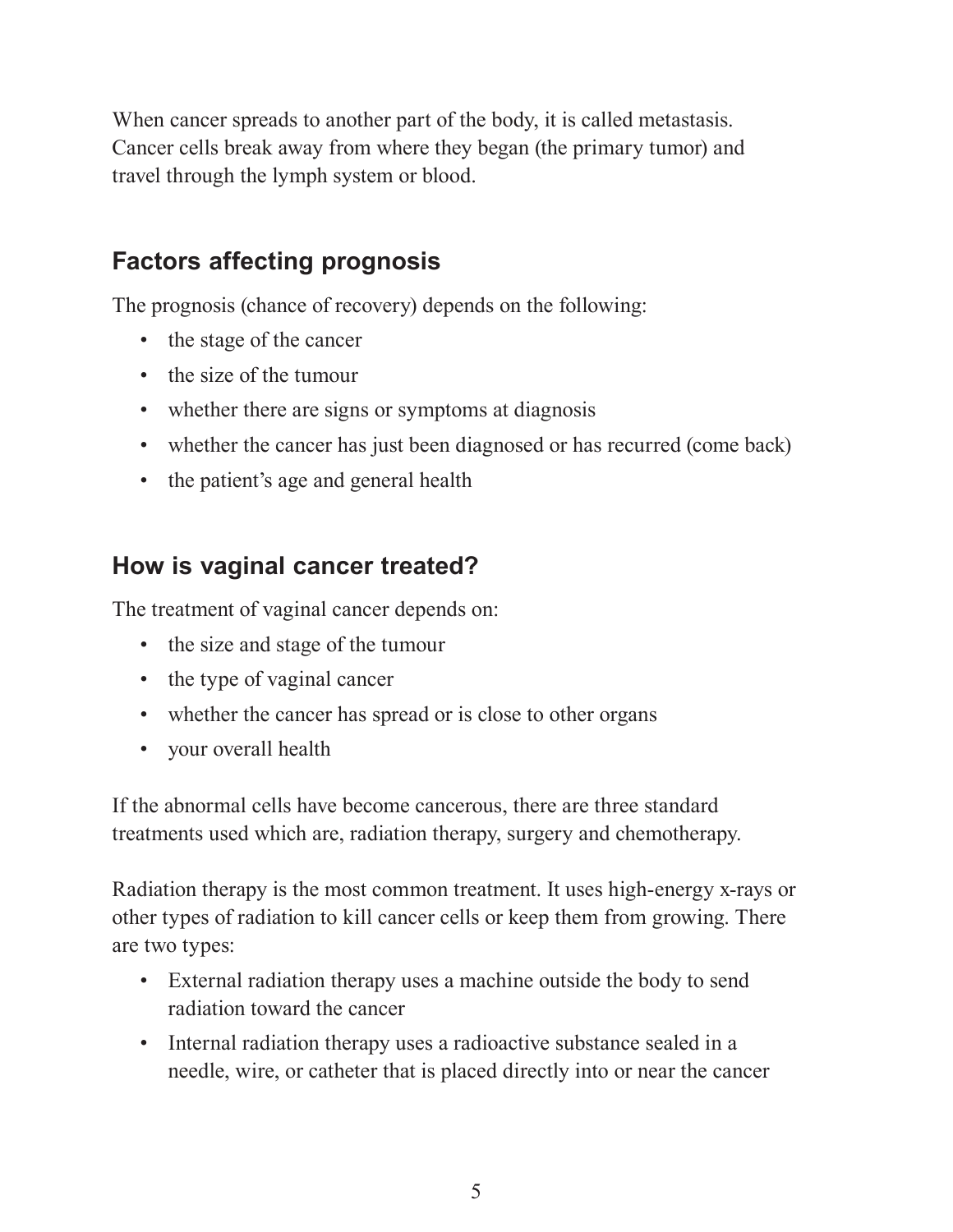The goal of surgery is to remove all the cancer without any loss of the woman's sexual function. A vaginectomy is a surgical procedure that removes all or part of the vagina.

Chemotherapy is a cancer treatment that uses drugs to stop the growth of cancer cells, either by killing the cells or by stopping them from dividing

• Systemic chemotherapy: when the chemotherapy is injected into a vein, the drugs enter the bloodstream and can affects cancer cells throughout the body.

Most side effects of vaginal cancer treatment can often be prevented or managed with help from your health care team. When making treatment decisions, you may also consider a clinical trial.

Clinical trials can include patients who have not yet received treatment, and patients whose cancer has gotten better. There are also clinical trials that test new ways to stop cancer from coming back or reducing side effects.

Talk with your doctor about all treatment options.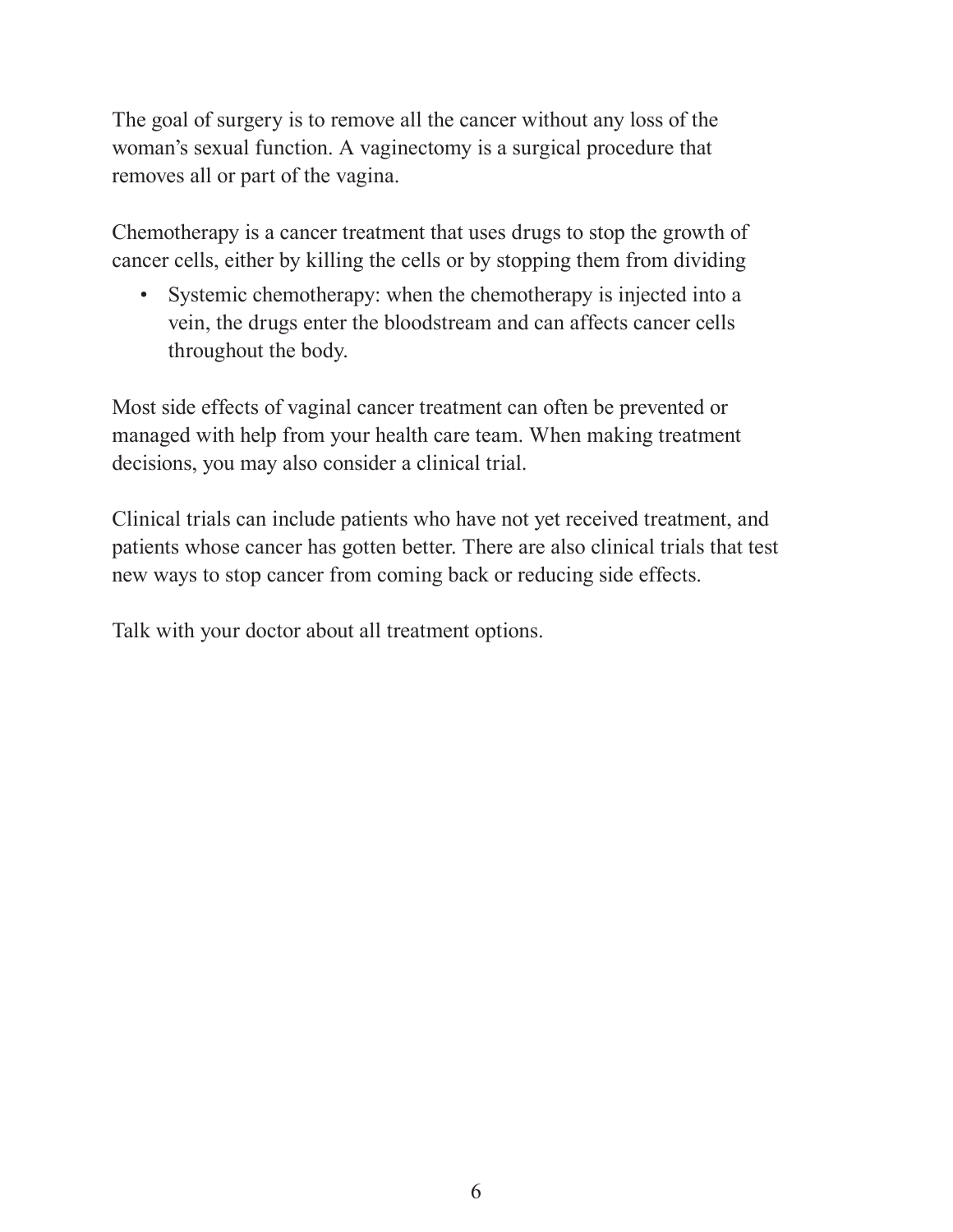# **Coping with vaginal cancer**

Dealing with the news of a cancer diagnosis can be very difficult. You are not alone. Your health care team is here for you so feel comfortable speaking with them about your concerns and needs. As a patient in the Princess Margaret Cancer Program, you have access to many resources to help you cope.

These include:

- social workers who can help you better cope with your illness
- clinical dietitians that specialize in cancer and can help you with your nutrition and diet concerns
- the [Cancer Rehabilitation and Survivorship Program](http://www.uhn.ca/PrincessMargaret/PatientsFamilies/Clinics_Tests/Cancer_Rehab_Survivorship) which has programs and services to help you cope with cancer and its treatment, including:
	- a [Patient & Family Library](http://www.uhn.ca/PrincessMargaret/PatientsFamilies/Specialized_Program_Services/Pages/princess_margaret_patient_family_library.aspx) where you can ask a Librarian to search for specific health information and borrow books, CDs and DVDs

For more information about the services available to you or to contact a social worker or dietitian, speak to a member of your health care team.

To contact the Princess Margaret Cancer Rehabilitation and Survivorship program visit:

- [Cancer Survivorship Centre](http://www.uhn.ca/PrincessMargaret/PatientsFamilies/Clinics_Tests/Cancer_Rehab_Survivorship) located on the 2nd floor of Princess Margaret Cancer Centre
- Princess Margaret [Patient & Family Library](http://www.uhn.ca/PrincessMargaret/PatientsFamilies/Specialized_Program_Services/Pages/princess_margaret_patient_family_library.aspx) located in the atrium on the main floor of Princess Margaret Cancer Centre
- [ELLICSR: the Health, Wellness and Cancer Survivorship Centre](http://www.uhn.ca/PrincessMargaret/PatientsFamilies/Specialized_Program_Services/Pages/ellicsr_health_wellness_cancer_survivorship.aspx) located in the basement of the Clinical Services Building in the Toronto General Hospital